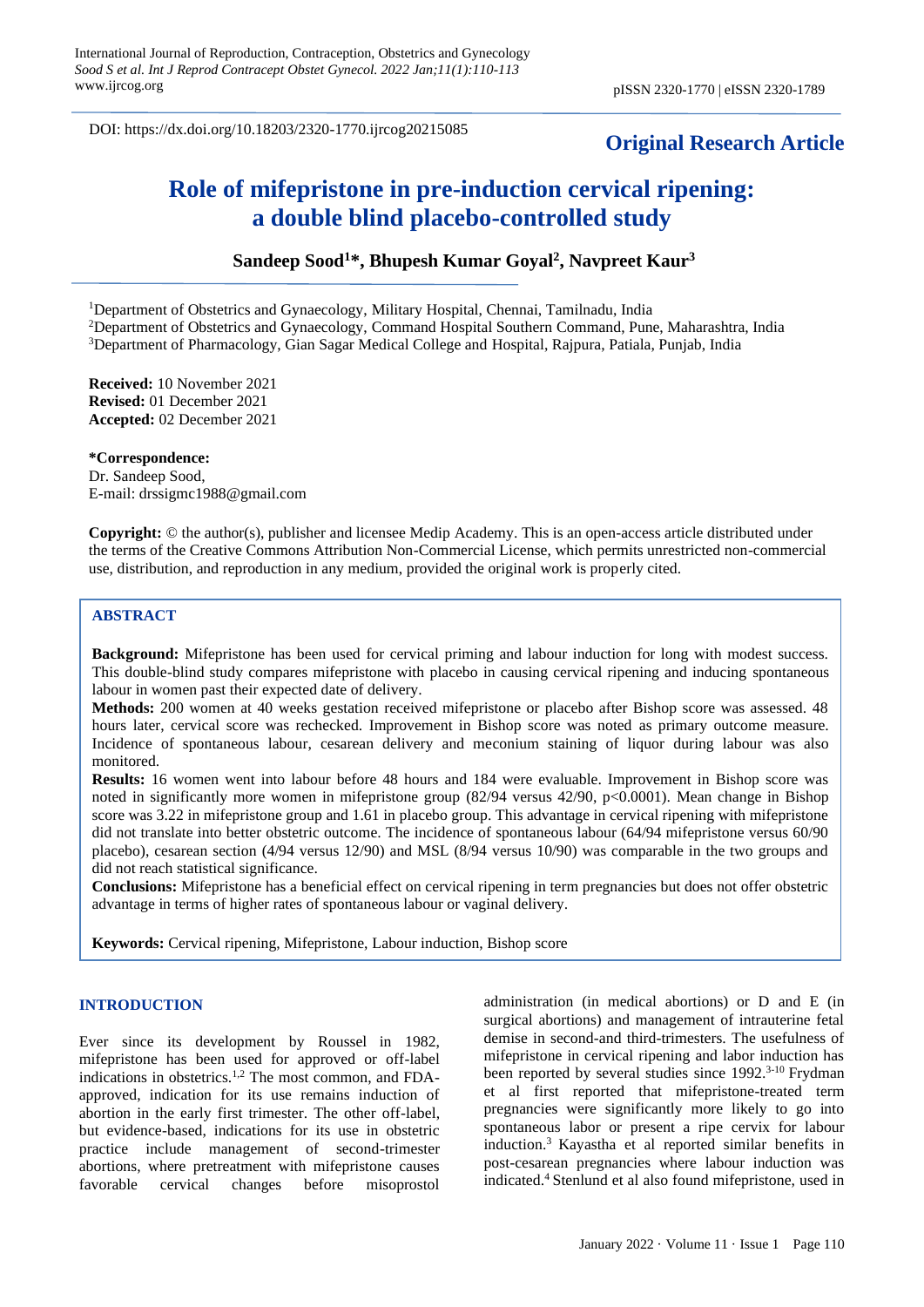400 mg dose compared to 200 mg used by Frydman et al gave equally encouraging results for cervical ripening and labour induction.<sup>7</sup> Many other studies by Wing et al and McGill et al have shown beneficial effects from use of mifepristone without any adverse effects on the mother or the neonate.8,9 Berkane et al however, were unable to demonstrate any improvement in obstetric outcome with varying doses of mifepristone (from 50-600 mg) compared with placebo.<sup>10</sup> Hapangama et al in 2014 reviewed the role of mifepristone in labour induction and concluded that there is insufficient evidence to support the use of mifepristone for labour induction though they did make a note of the fact that incidence of cesarean section for failed induction seemed less in mifepristone treated women. In the only study published from India, Yeliker et al reported modest improvement in cervical ripening when mifepristone was given 24 hours before starting misoprostol administration.<sup>11,12</sup> Despite the available evidence that supports the use of mifepristone for cervical priming and labour induction at term, mifepristone is not being used routinely as an adjuvant for labour induction.3-10 Not many studies on its role in cervical priming/labour induction have been published since review by Hapangama et al despite their call for more research to elucidate the role of mifepristone for this indication further. In this study, we compared mifepristone with placebo among women whose pregnancies had passed their estimated due date (EDD) and who were scheduled for labour induction at 41 weeks, on higher rates of favorable cervix and more possibilities of spontaneous labour.

#### **METHODS**

This was a double blind placebo controlled randomized control study conducted at a tertiary care Central Command hospital based in Central India between January till December 2018 after obtaining clearance from the institutional ethics committee. Flow chart of the study prepared (Figure 1).



**Figure 1: Flow diagram of the study.**

Two hundred eligible women who crossed their EDD without any signs of labour were enrolled who met the inclusion criteria including gestational age between 40 weeks and 40 weeks 2 days, singleton uncomplicated pregnancy, normal fetal growth, primi- or multigravida, and an unscarred uterus. Exclusion criteria included any indication for elective cesarean section, fetal growth restriction or macrosomia, PROM, chorioamnionitis, or any concomitant medical disorders of the mother. Patients who went into labour before the minimum 48 hours period for studying the effect of the intervention were enrolled but not analyzed into the study. Informed consent was taken after the intervention was explained to women. Bishop's score was assessed by one of the two senior gynecologists. Computer-generated randomization, and allocation concealment through serial labeled opaque envelopes lying with incharge, who was not part of the research team. The double blinded intervention (mifepristone 200 mg or placebo calcium gluconate 500 mg packed into identical tablets by hospital pharmacy) was administered by a trained staff nurse who was not part of the research team. After 48 hours, cervical status was reassessed by the same gynecologist who checked the cervix earlier to eliminate inter-observer bias. Change in cervical parameters after 48 hours, if any, was duly noted. We waited for women to go into spontaneous labour during the next 96 hours. Those who did not go into labour till 40 weeks 6 days were given labour induction as per the existing institutional protocol that consists of two intracervical doses of dinoprostone gel 0.5 mg six hours apart, followed by oxytocin infusion, starting at 5 mU/min and increasing by the same amount every 30 minutes till adequate uterine activity is achieved. The primary outcome measure of this study was an improvement in Bishop score with mifepristone compared with placebo assessed at 48 hours after administration of the intervention. The secondary outcome measures were; incidence of spontaneous labour, the incidence of cesarean section, and incidence of meconium staining of liquor amnii during labour. Data was decoded at the end of the study and presented as mean, standard deviation (SD). For 90% power, a 95% confidence level and alpha error below 5%, the sample size was calculated based upon the previous studies where a 20% significant change in the Bishop score was observed with mifepristone.8,9 It was estimated that a minimum of 85 patients in each group would be required, hence, we included total of 200 patients (100 in each group) in our study, assuming 10% will be excluded having entered labour within 48 hours of intervention could not be analyzed. Discrete data was analyzed statistically using Fisher's test and continuous data using 't' test on graph pad software.

#### **RESULTS**

A total of 200 women were enrolled in the study. Fifteen women who went into labour before the mandatory 48 hours of administration of the intervention (six in the mifepristone group and five in the placebo group) were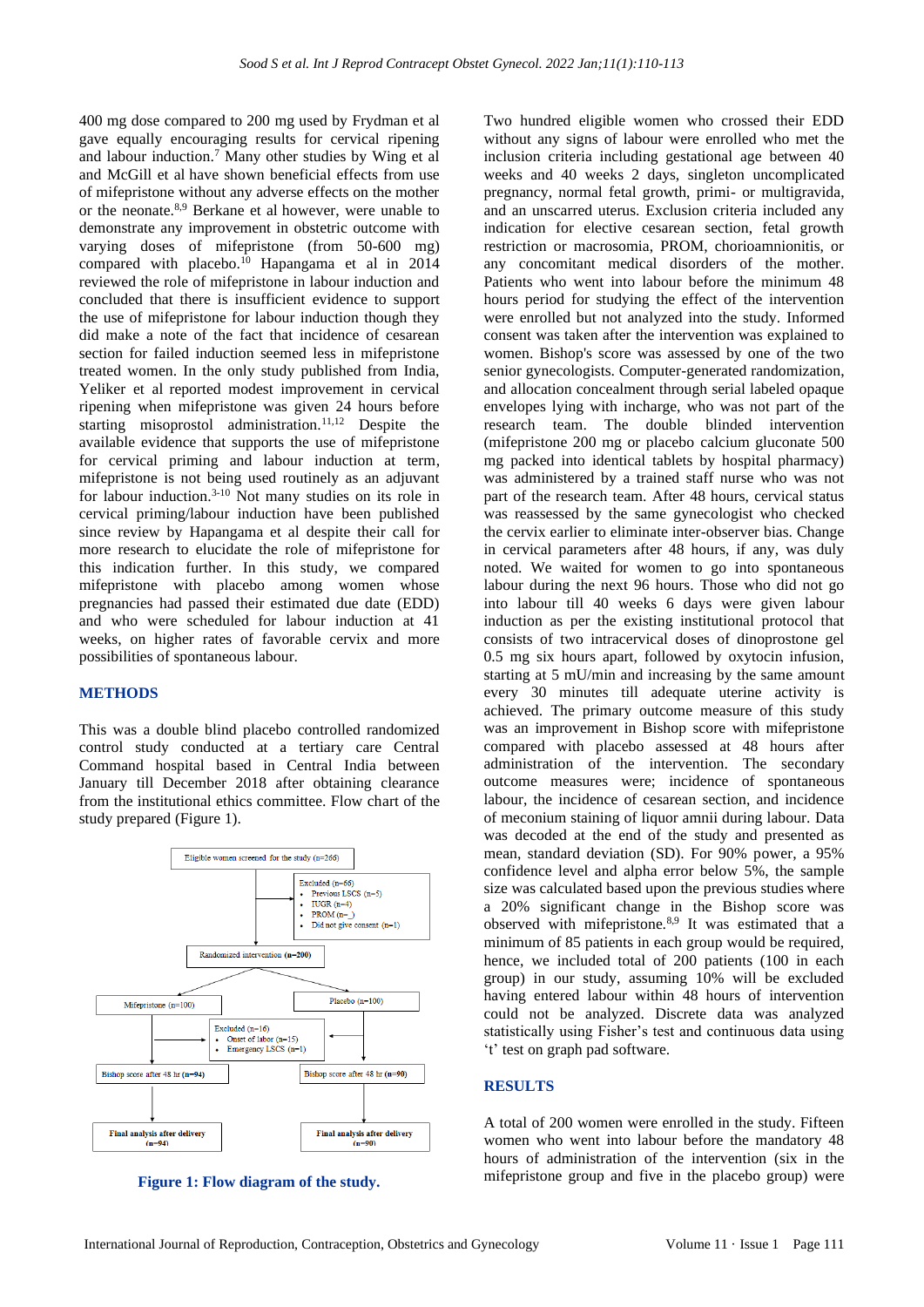not analyzed. One woman had emergency LSCS for fetal distress due to cord prolapse within 48 hours and was also excluded. A total of 184 women were evaluable, 94 in the mifepristone group and 90 in the placebo group. The study population in the two groups was well-matched for age, gravidity, parity and period of gestation (Table 1). Sixty-two of 94 (65.9%) in the mifepristone group and 58 of 90 (64.4%) in the placebo group were primigravidae. Mean Bishop score at the time of administering intervention in both groups was also comparable, 2.93 in mifepristone group and 2.70 in the placebo group. The cervical score was rechecked after 48 hours in all evaluable cases. Favorable change in Bishop score was seen significantly more often in the mifepristone group than the placebo group (Table 2). Improvement in Bishop score was noted in 82/94 (87.2%) women in the mifepristone group compared to only 42/90 (46.7%) in the placebo group. This difference was significant statistically (p<0.0001).

# **Table 1: Patient characteristics.**

| <b>Parameters</b>                                  | <b>Mifepristone</b> | <b>Placebo</b> | P<br>value |
|----------------------------------------------------|---------------------|----------------|------------|
| Age (years)                                        | $26.4 + 7.2$        | $25.3 + 6.3$   | 0.27       |
| Gravidity                                          | $1.60+0.5$          | $1.70 \pm 0.5$ | 0.17       |
| <b>Parity</b>                                      | $0.44 + 0.1$        | $0.43+0.1$     | 0.49       |
| <b>Gestational age</b>                             | 40 w 1 d            | 40 w 1 d       | <b>NS</b>  |
| <b>Mean Bishop</b><br>score before<br>intervention | $2.93 \pm 1.4$      | $2.70 \pm 1.6$ | NS.        |

The mean change in the Bishop score was 3.22 in the mifepristone group and was 1.61 in the placebo group. These changes in Bishop score were evenly distributed amongst primi and multi-parous women. Though the mifepristone group showed a much higher incidence of favourable cervical change compared to placebo, this difference did not translate into any obstetric advantage. The incidence of spontaneous labour in the two arms of the study was comparable (Table 2).

#### **Table 2: Study outcome.**

| <b>Parameters</b>                        | <b>Mifepristone</b><br>$(N=94)$ | <b>Placebo</b><br>$(N=90)$ | P value  |
|------------------------------------------|---------------------------------|----------------------------|----------|
| <b>Bishop score</b><br>improved          | 82                              | 42                         | < 0.0001 |
| <b>Mean change</b><br>in Bishop<br>score | $3.22 + 2.15$                   | $1.61 \pm 2.11$            | < 0.0001 |
| <b>Spontaneous</b><br>labour             | 64                              | 60                         | 0.87     |
| <b>Vaginal</b><br>delivery               | 90                              | 78                         | 0.036    |
| <b>Cesarean</b><br>section               | 4                               | 12                         | 0.036    |
| <b>MSL</b>                               | 8                               | 10                         | 0.62     |

Total 64/94 (68.1%) women in the mifepristone group and 60/90 (66.7%) women in the placebo group went into spontaneous labour in the next four days (p=0.88). Women who went into spontaneous labour were further stratified in four groups based on the time interval; 48-72 hours, 72-96 hours, 96-120 hours, and 120-144 hours. There was no difference between the two groups (Table 3). Thirty women in each group required labour induction as they did not go into labour till 40 weeks 6 days. Overall, a greater proportion of women in the mifepristone group delivered vaginally (90/94 in mifepristone group versus 78/90 in placebo group) but the difference did not reach statistical significance  $(p=0.036)$ . The incidence of meconium staining of the liquor was also comparable in the two groups (Table 2).

#### **Table 3: Onset of spontaneous labour.**

| Time after<br><i>intervention</i><br>(hours) | Mifepristone Placebo P value |    |           |
|----------------------------------------------|------------------------------|----|-----------|
| 48-72                                        | 29                           | 26 | <b>NS</b> |
| 72-96                                        | 12                           |    | <b>NS</b> |
| 96-120                                       | 17                           | 17 | <b>NS</b> |
| 120-144                                      |                              | Q  | NS        |

#### **DISCUSSION**

Women in India get very nervous when their pregnancies cross the EDD without any signs of impending labour. We call this situation 'pastdatism', to distinguish it from 'postdatism', a term used interchangeably with post-term pregnancies. In our institution, labour induction for these women with otherwise uncomplicated pregnancies is done at 41 weeks  $(\pm 1$  day). Some women do go into labour spontaneously during the week following EDD leaving a few for labour induction. Not intervening with labour induction earlier than 41 weeks affords better chances of vaginal delivery in our hospital. Considering mifepristone with its antiprogestogen action has been shown to increase cervical ripeness in various studies published earlier, we decided to study whether administration of mifepristone in the management scheme of these women with 'pastdatism' will have any beneficial effect in earlier onset of labour and faster delivery.3-10 Therefore, we administered mifepristone (or placebo) to these women as soon as they crossed their EDD. We hoped that mifepristone would make more women have favourable cervices, resulting in higher rates of spontaneous labour or greater chances of successful labour induction (and therefore lower cesarean delivery rates). In our study, we chose to assess the action of mifepristone on cervical ripeness after 48 hours. Cervical ripening is a biochemical change that is likely to take at least 48 hours following oral administration of mifepristone, the anti-progestational drug that will work through a complex cascade of biochemical changes. Even Frydman et al assessed the cervical score on 4<sup>th</sup> day after giving mifepristone on two successive days. Certain other investigators have waited for only 24 hours after